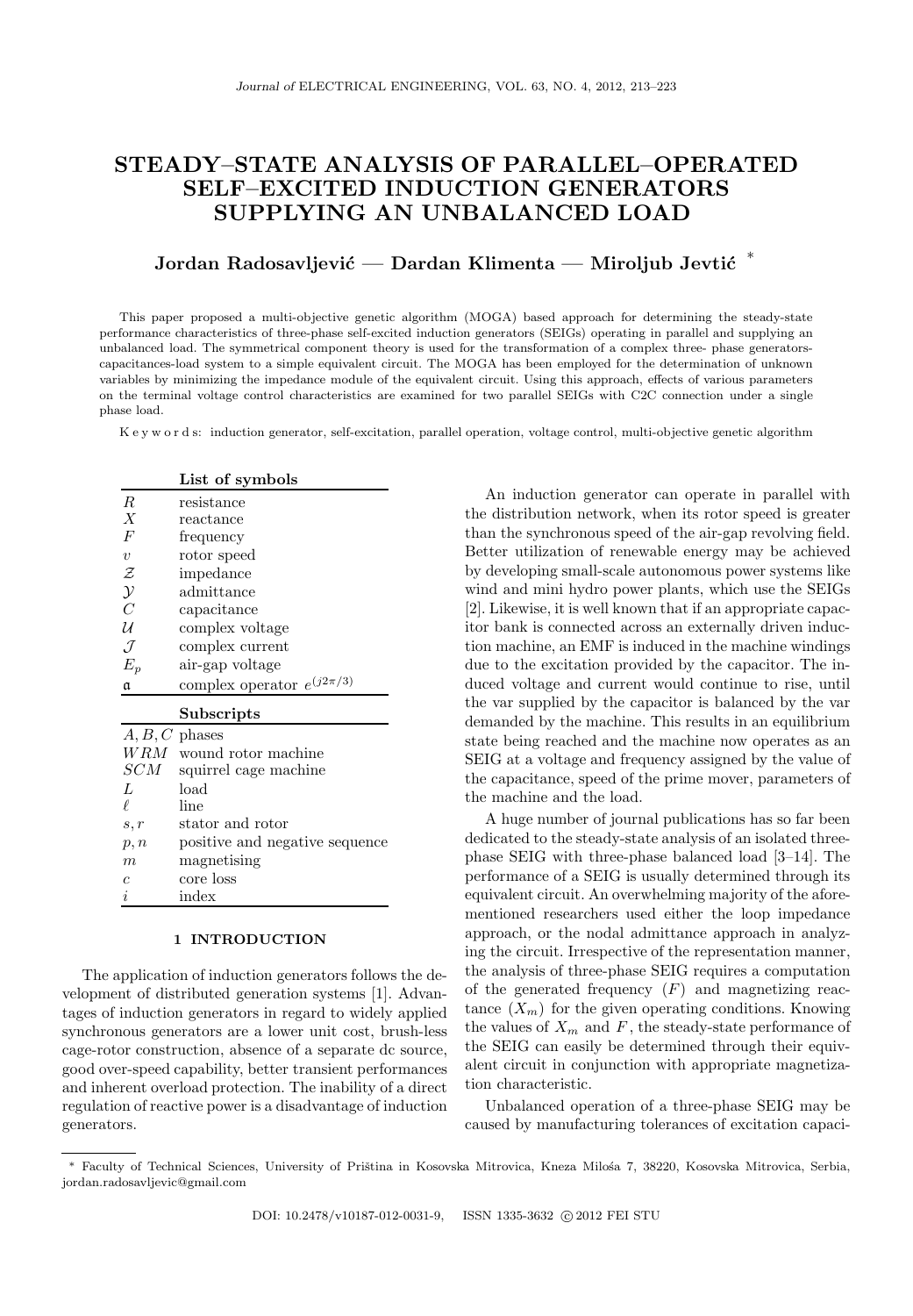

Fig. 1. Sequence equivalent circuits of the  $i^{\text{th}}$  induction machine: (a) positive sequence, (b) negative sequence





Fig. 2. N parallel SEIGs feeding a unbalanced load

Fig. 3. A simplified circuit of  $N$  parallel SEIGs feeding a unbalanced load

tances, failure of some excitation capacitance modules or disconnection of loads by consumers [15]. The small-scale autonomous power system with a three-phase SEIG often supplies many single-phase loads, leading to a significant degree of load unbalance. In addition, such autonomous power systems usually employ single-phase distribution schemes due to a low cost, easy maintenance and simplicity in terms of protection. The steady-state analysis of three-phase SEIG with unbalanced loads and excitation capacitances is well documented [15–20].

In order to utilize the full potential of the hydro and wind energy source, a number of SEIGs are required to be operated in parallel. For parallel operation of SEIGs there was only a simplified model described in [21] and steadystate analysis in references [22–26]. These papers are focused on three-phase SEIGs with balanced excitation capacitances and loads. However, in practice, the conditions for symmetrical and balanced operation of three-phase SEIGs are often not achieved.

The steady-state analysis and performance characteristics of parallel operated three-phase SEIGs with unbalanced load conditions are not reported in literature. The aim of this paper is to contribute in this direction.

The key issue that needs to be solved at the parallel operated SEIGs is the voltage and frequency regulation. The voltage and frequency variables are nonlinearly dependent on the speeds, magnetizing reactances, excitation capacitances and loads. Any regulation strategy requires an efficient procedure for computing of the frequency and magnetizing reactances, that is, the steady-state condition of SEIGs.

In this paper, a MOGA-based optimization procedure is applied to the determination of the steady-state condition of any number parallel operated SEIGs feeding unbalanced load. The proposed approach enables practically all cases of unbalanced operation of the parallel SEIGs to be analyzed.

## 2 INDUCTION GENERATOR MODEL

If three-phase induction machines feed an unbalanced/asymmetrical external network, then a natural analysis mode is to resort the system to symmetrical components and rotating field concepts [2, 16]. Therefore, the induction generator is modeled with its positive and negative sequence circuits as it is shown in Fig. 1

In these circuits all parameters refer to the rated frequency, and it is assumed that all inductive reactances are proportional to the rated frequency; where  $F$  is the per-unit frequency — the ratio of the generated frequency to the rated frequency, and  $v_i$  is the ratio of the actual rotor speed to the synchronous speed corresponding to the rated frequency of the  $i<sup>th</sup>$  machine. In these circuit models, it is also assumed that all parameters, except the magnetizing reactance  $X_{mi}$ , are constant and independent of the saturation. The value of  $X_{mi}$  depends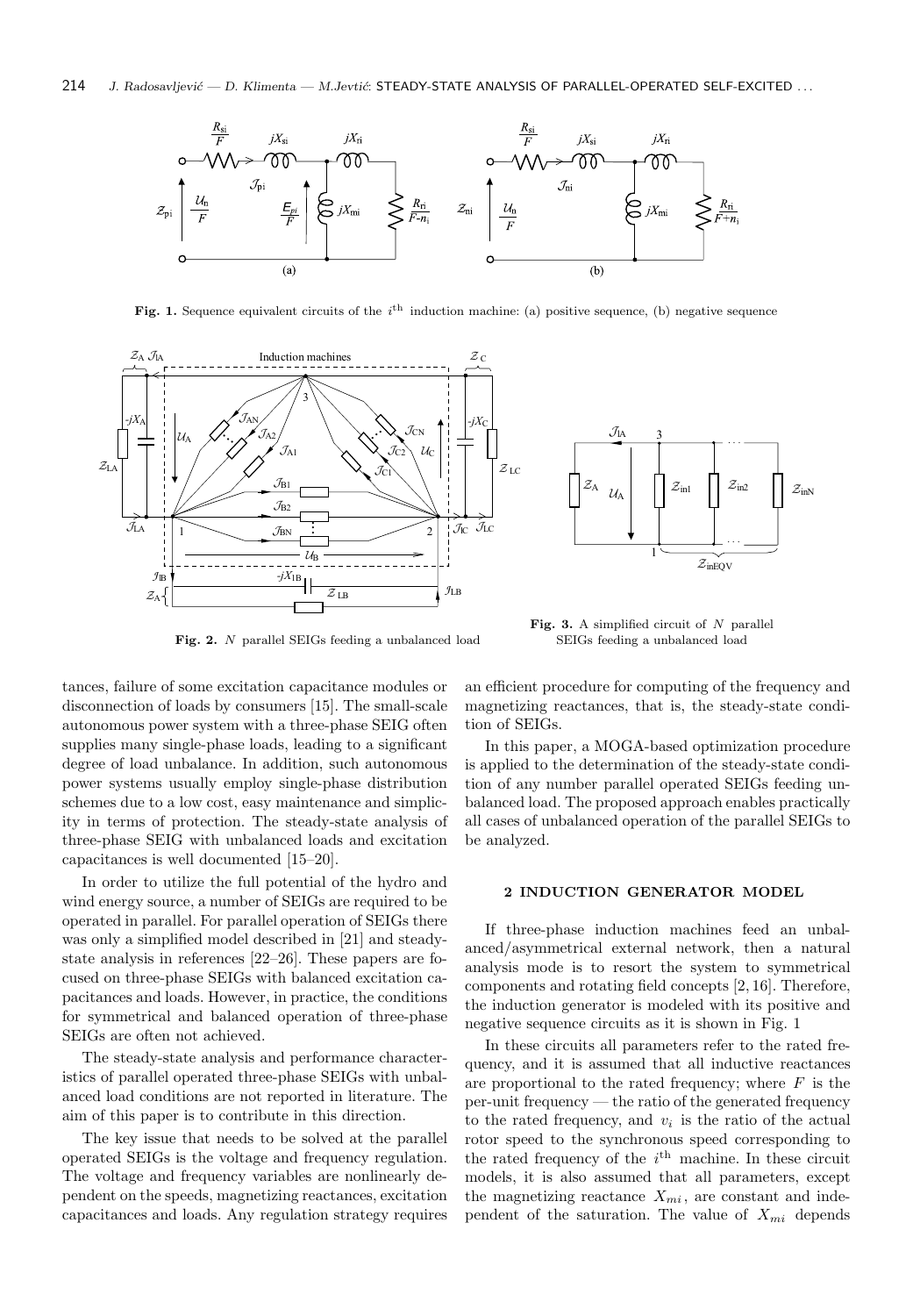on the core flux which in turn depends on the ratio of the air-gap voltage to the frequency. The variation of the positive-sequence air-gap voltage with magnetizing reactance  $X_{mi}$  can be expressed by an appropriate equation based on the synchronous speed test data fitting.

According to Fig. 1, the positive-sequence and negative-sequence impedances of the  $i<sup>th</sup>$  machine, that is, impedances  $\mathcal{Z}_{pi}$  and  $\mathcal{Z}_{ni}$ , are as follows

$$
\mathcal{Z}_{pi} = \frac{R_{si}}{F} + jX_{si} + \frac{jX_{mi}\left(\frac{R_{ri}}{F - v_i} + jX_{ri}\right)}{jX_{mi} + \left(\frac{R_{ri}}{F - v_i} + jX_{ri}\right)},
$$
  

$$
\mathcal{Y}_{pi} = \mathcal{Z}_{pi}^{-1},
$$
 (1)

$$
\mathcal{Z}_{ni} = \frac{R_{si}}{F} + jX_{si} + \frac{jX_{mi}\left(\frac{R_{ri}}{F+v_i} + jX_{ri}\right)}{jX_{mi} + \left(\frac{R_{ri}}{F+v_i} + jX_{ri}\right)},
$$
  

$$
\mathcal{Y}_{ni} = \mathcal{Z}_{ni}^{-1},
$$
 (2)

where  $F$  is the per-unit frequency,  $v_i$  is the per-unit speed,  $R_{si}$  is the stator resistance per phase in pu,  $R_{ri}$ is the rotor resistance per phase referred to the stator in pu,  $X_{si}$  is the stator reactance per phase in pu,  $X_{ri}$  is the rotor reactance per phase referred to the stator in pu, and  $X_{mi}$  is the magnetizing reactance per phase at the rated frequency.

### 3 STEADY STATE ANALYSIS

The circuit connection of N three-phase delta connected SEIGs feeding a three-phase unbalanced load are shown in Fig. 2. Assigning appropriate values for the terminal impedances  $\mathcal{Z}_A$ ,  $\mathcal{Z}_B$  and  $\mathcal{Z}_C$ , a specific unbalanced operating condition can be simulated.

The delta connection is deliberately selected herein due to the fact that zero-sequence quantities do not exist. However, the presented concept can easily be extended to the star connection with the isolated neutral point applying the star-delta transformation.

The circuit shown in Fig. 2 has no active voltage sources. Accordingly, the SEIG may be regarded as a passive circuit when viewed across any two stator terminals [15]. For convenience, A–phase is chosen as the reference and the input impedance of the SEIGs across terminals 1 and 3 in Fig. 2 will be considered. In this manner, the equivalent scheme shown in Fig. 2 can be transformed into a simple circuit given in Fig. 3.

According to the marks given in Fig. 2, the current and voltage balance equations may be written as follows

$$
\sum_{i=1}^{N} \mathcal{J}_{Ai} + \mathcal{J}_{\ell A} - \sum_{i=1}^{N} \mathcal{J}_{Bi} - \mathcal{J}_{\ell B} = 0, \qquad (3)
$$

$$
\sum_{i=1}^{N} \mathcal{J}_{Ai} + \mathcal{J}_{\ell A} - \sum_{i=1}^{N} \mathcal{J}_{C} - \mathcal{J}_{\ell C} = 0, \qquad (4)
$$

$$
\mathcal{J}_{\ell A} = \mathcal{Y}_A \mathcal{U}_A \,, \tag{5}
$$

$$
\mathcal{J}_{\ell B} = \mathcal{Y}_B \mathcal{U}_B , \qquad (6)
$$

$$
\mathcal{J}_{\ell C} = \mathcal{Y}_C \mathcal{U}_C \,. \tag{7}
$$

Based on the symmetrical component theory, the following equations are developed for the delta connected system

$$
\mathcal{U}_A + \mathcal{U}_B + \mathcal{U}_C = 0,\tag{8}
$$

$$
\mathcal{U}_A = \mathcal{U}_p + \mathcal{U}_n, \qquad (9)
$$

$$
\mathcal{U}_B = \mathfrak{a}^2 \mathcal{U}_p + \mathfrak{a} \mathcal{U}_n \tag{10}
$$

$$
\mathcal{U}_C = \mathfrak{a}\mathcal{U}_p + \mathfrak{a}^2 \mathcal{U}_n, \qquad (11)
$$

$$
\sum_{i=1}^{N} \mathcal{J}_{Ai} = \mathcal{U}_p \sum_{i=1}^{N} \mathcal{Y}_{pi} + \mathcal{U}_n \sum_{i=1}^{N} \mathcal{Y}_{ni}, \qquad (12)
$$

$$
\sum_{i=1}^{N} \mathcal{J}_{Bi} = \mathfrak{a}^2 \mathcal{U}_p \sum_{i=1}^{N} \mathcal{Y}_{pi} + \mathfrak{a} \mathcal{U}_n \sum_{i=1}^{N} \mathcal{Y}_{ni} , \qquad (13)
$$

$$
\sum_{i=1}^{N} \mathcal{J}_{Ci} = \mathfrak{a} \mathcal{U}_p \sum_{i=1}^{N} \mathcal{Y}_{pi} + \mathfrak{a}^2 \mathcal{U}_n \sum_{i=1}^{N} \mathcal{Y}_{ni}.
$$
 (14)

This follows from equations (3) and (4)

$$
\mathcal{J}_{\ell A} = -\sum_{i=1}^{N} \mathcal{J}_{Ai} + \sum_{i=1}^{N} \mathcal{J}_{Bi} + \mathcal{I}_{\ell B}, \qquad (15)
$$

$$
\mathcal{J}_{\ell A} = -\sum_{i=1}^{N} \mathcal{J}_{Ai} + \sum_{i=1}^{N} \mathcal{J}_{Ci} + \mathcal{I}_{\ell C} \,. \tag{16}
$$

Substituting equations  $(6, 7)$  and  $(12–14)$  into  $(15, 16)$ , it is obtained that

$$
\mathcal{J}_{\ell A} = \mathcal{A} \mathcal{U}_p + \mathcal{B} \mathcal{U}_n , \qquad (17)
$$

$$
\mathcal{J}_{\ell A} = \mathcal{C} \mathcal{U}_p + D \mathcal{U}_n \tag{18}
$$

$$
\mathcal{A} = (\mathfrak{a}^2 - 1) \sum_{i=1}^N \mathcal{Y}_{pi} + \mathfrak{a}^2 \mathcal{Y}_B, \quad \mathcal{B} = (\mathfrak{a} - 1) \sum_{i=1}^N \mathcal{Y}_{ni} + \mathfrak{a} \mathcal{Y}_B,
$$
  

$$
\mathcal{C} = (\mathfrak{a} - 1) \sum_{i=1}^N \mathcal{Y}_{pi} + \mathfrak{a} \mathcal{Y}_C, \qquad \mathcal{D} = (\mathfrak{a}^2 - 1) \sum_{i=1}^N \mathcal{Y}_{ni} + \mathfrak{a}^2 \mathcal{Y}_C.
$$

From equations (17) and (18), it is obtained that

$$
\mathcal{U}_n = \frac{\mathcal{A} - \mathcal{C}}{\mathcal{D} - \mathcal{B}} \mathcal{U}_p \,. \tag{19}
$$

According with Fig. 3, the phase voltage  $\mathcal{U}_A$  is

$$
\mathcal{U}_A = -\mathcal{Z}_{inEQV}\mathcal{J}_{\ell A} \,. \tag{20}
$$

Finally, by substituting equations  $(9)$ ,  $(17)$  and  $(19)$  into equation (20), for the parallel SEIGs input impedance it is obtained that

$$
\mathcal{Z}_{inEQV} = \frac{(\mathcal{A} + \mathcal{D}) - (\mathcal{B} + \mathcal{C})}{\mathcal{B}\mathcal{C} - \mathcal{A}\mathcal{D}}.
$$
 (21)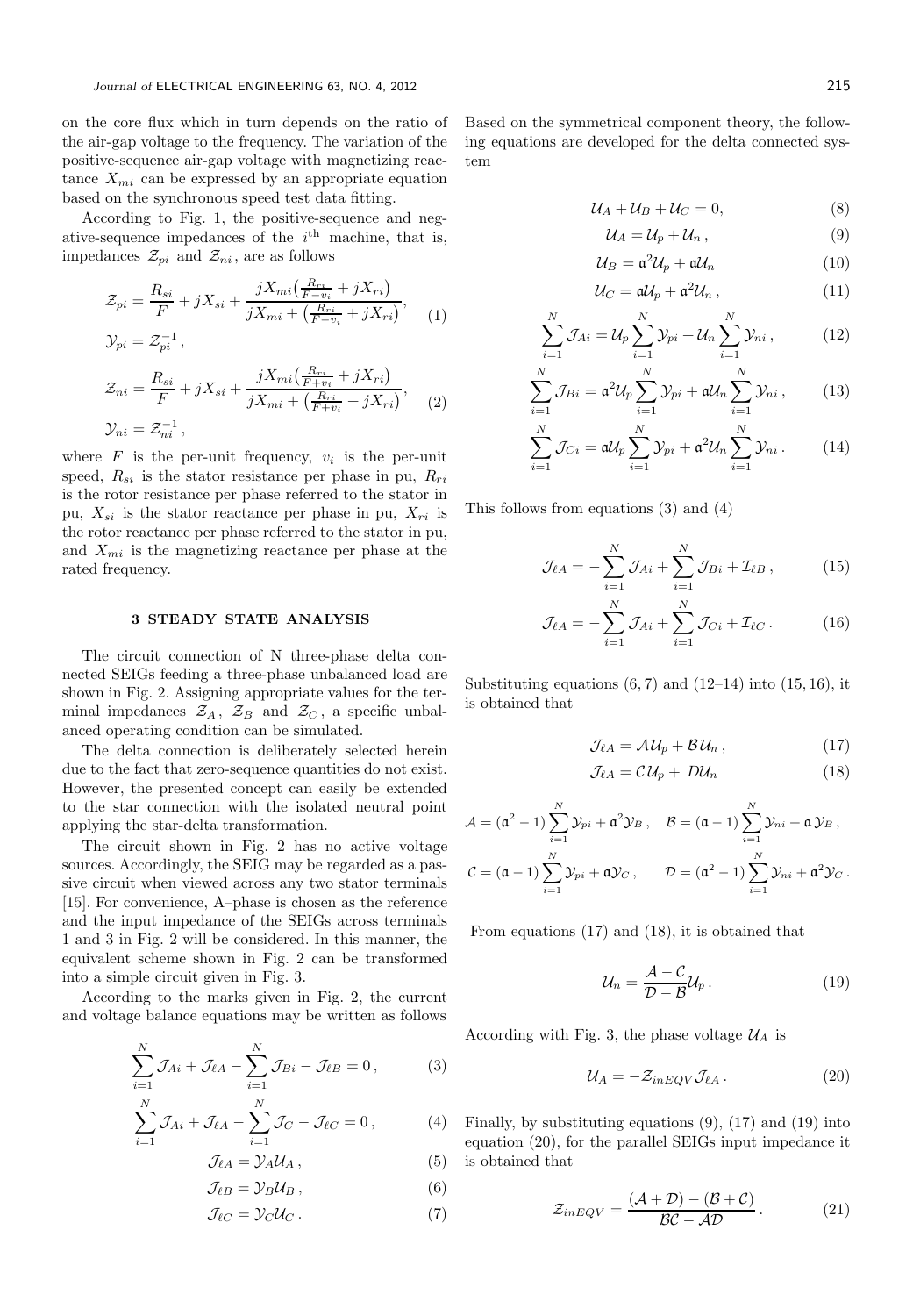The positive-sequence and negative sequence admittances  $\mathcal{Y}_{pi}$  and  $\mathcal{Y}_{pi}$ , that is the complex coefficients A, B, C and  $\mathcal D$  are functions of F and  $X_{mi}$ . Therefore, the SEIGs input impedance may by expressed as

$$
\mathcal{Z}_{inEQV} = R_{inEQV} (X_{m1}, X_{m2}, \dots, X_{mN}, F)
$$

$$
+ j X_{inEQV} (X_{m1}, X_{m2}, \dots, X_{mN}, F).
$$
 (22)

In accordance with Fig. 3, the following voltage balance equation can be written

$$
(\mathcal{Z}_A + \mathcal{Z}_{inEQV})\mathcal{J}_{\ell A} = 0, \qquad (23)
$$

$$
\mathcal{Z}_{loop}\mathcal{J}_{\ell A} = 0. \tag{24}
$$

Where:  $\mathcal{Z}_{loop} = \mathcal{Z}_A + \mathcal{Z}_{inEQV}$ . For a successful selfexcitation it is required that  $\mathcal{J}_{\ell A} \neq 0$ , hence,

$$
\mathcal{Z}_{loop} = 0. \tag{25}
$$

In order to ensure that all generators have the same terminal voltage (the common bus voltage), the following equations must be satisfied

$$
|\mathcal{Z}_{p1}||\mathcal{J}_{p1}| - |\mathcal{Z}_{pi}||\mathcal{J}_{pi}| = 0 \quad (i = 2, \dots, N). \tag{26}
$$

According to Fig.  $1(a)$ , the magnitude of the positive sequence stator current for machine  $i$  can be related to the machine magnetizing reactance  $X_{mi}$ , provided the relationship between the forward field air-gap voltage  $\left|\frac{\mathcal{E}_{pi}}{F}\right|$ and magnetizing reactance  $X_{mi}$  is known. The magne- $\frac{p_i}{F}$  $\overline{\phantom{a}}$ tizing characteristic relating the  $\left|\frac{\mathcal{E}_{pi}}{F}\right|$ be obtained experimentally by a synchronous speed test.  $\mathbb{E}_{\overline{F}}$  with the  $X_{mi}$  can Generally, the variation of  $\vert$  $\mathcal{E}_{pi}$  $\left| \frac{\mathcal{E}_{pi}}{F} \right|$  with  $X_{mi}$  over the practical region of operation can be approximated by linear segments with expressions of the type

$$
\left|\frac{\mathcal{E}_{pi}}{F}\right| = a_i + b_i X_{mi} \quad (i = 1, \dots, N). \tag{27}
$$

Therefore, equations (26) can be expressed as

$$
\left| \frac{\mathcal{Z}_{p1}}{\mathcal{Z}_{pm1}} \right| (a_1 + b_1 X_{m1}) \left| \frac{\mathcal{Z}_{pi}}{\mathcal{Z}_{pm1}} \right| (a_i + b_i X_{mi}) = 0
$$
  
(*i* = 2, ..., *N*) (28)

where  $\mathcal{Z}_{pmri}$  is the total positive-sequence impedance of the magnetizing and rotor circuit of the  $i<sup>th</sup>$  machine. In accordance with Fig. 1(a) it is

$$
\mathcal{Z}_{p m r i} = \frac{j X_{m i} \left( \frac{R_{r i}}{F - v_i} + j X_{r i} \right)}{j X_{m i} + \left( \frac{R_{r i}}{F - v_i} + j X_{r i} \right)}.
$$

## 4 METHOD OF SOLUTION

If the self-excitation requirement (25) and voltagebalance equation (28) are treated as criterion functions and the frequency, magnetizing reactance, excitation capacitance and speed as control variables within the specified limits, then the multi-objective optimization procedure can be applied for the determination of the steadystate condition of three-phase SEIGs operating in parallel.

## 4.1 Objective functions

The equation (25) can be expressed as

$$
f_1 = |\mathcal{Z}_{loop}| = 0. \tag{29}
$$

The system of equations (28) is equivalent with following expression

$$
f_2 = \sum_{i=2}^{N} \left\{ \left| \frac{\mathcal{Z}_{p1}}{\mathcal{Z}_{pmr1}} \right| (a_1 + b_1 X_{m1}) - \left| \frac{\mathcal{Z}_{pi}}{\mathcal{Z}_{pmri}} \right| (a_i + b_i X_{mi}) \right\} = 0. \quad (30)
$$

The control of the common bus voltage can be achieved by changing in the excitation capacitances as well as changing rotor speeds of SEIGs. By controlling the voltage level one attain the voltage on the common bus of the SEIGs, that is, on the load which has the value equal to a previously specified one. This condition can be expressed with the objective function in the form

$$
f_3 = \{|V_{spec} - V_t|\} = 0\tag{31}
$$

where:  $V_{spec}$  – specified voltage,

 $V_t$  – common bus voltage  $(V_t = |\mathcal{U}_A|)$ .

Depending on the specific problem, a multi-objective function whose minimization leads to the determination of unknown variables at steady-state condition is created. The unknown variables, that is, optimization parameters can be magnetizing reactances  $(X_{mi})$ , frequency  $(F)$ , excitation capacitance  $(C)$  and rotor speeds  $(v_i)$ .

#### 4.2 Multi-objective optimization

A general multi-objective optimization problem (MOP) can be defined as follows [27–30]

MinF(x) = 
$$
[f_1(x), f_2(x), ..., f_k(x)]^{\top}
$$
  
s.t.  $x \in S$ ,  $x = [x_1, x_2, ..., x_n]^{\top}$ 

where  $[f_1(x), f_2(x), \ldots, f_k(x)]$  are k objectives functions,  $[x_1, x_2, \ldots, x_n]$  are the *n* optimization parameters, and  $S \in \mathbb{R}^n$  is the solution or parameter space.

For MOP, the optimal solution can be defined as the solution that is not dominated by any other solution in the search space. Such an optimal solution is called Pareto-optimal.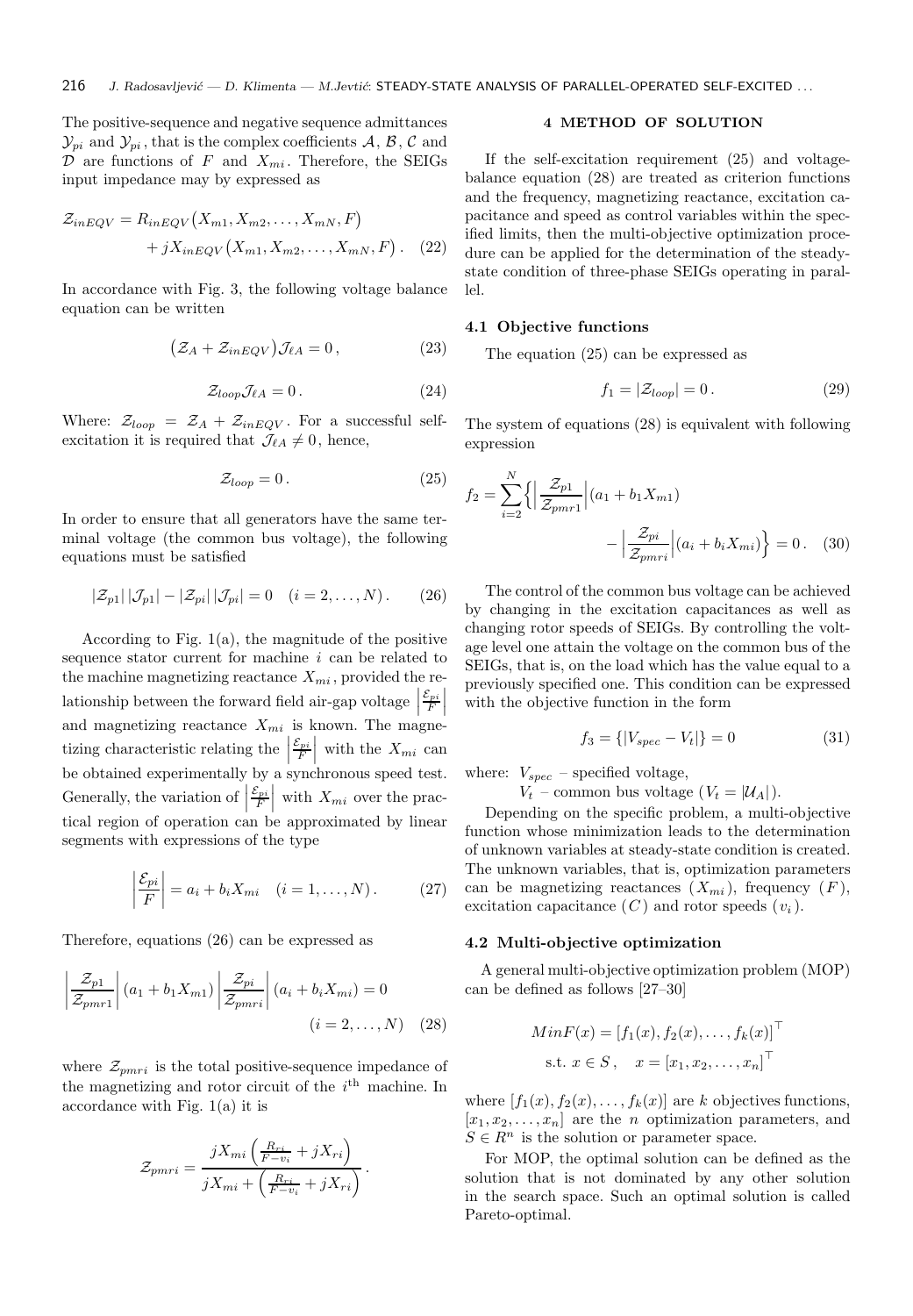Pareto-optimal solution:  $x^*$  is said to be a Paretooptimal solution of MOP if there exists no other feasible x (ie  $x \in S$ ) such that,  $f_j(x) \leq f_j(x^*)$  for all  $j =$  $1, 2, \ldots, k$  and  $f_j(x) < f_j(x^*)$  for at least one objective function  $f_i$ .

In solving an MOP, two conceptually distinct types of problem difficulty can be identified: search and decisionmaking. The first aspect refers to the optimization process in which the feasible set is sampled for Paretooptimal solutions. The second aspect addresses the problem of selecting a suitable compromise solution from the Pareto-optimal set. A human decision maker is necessary to make the trade-offs between conflicting objectives. There are different ways to approach a MOP such as evolutionary algorithms. Evolutionary algorithms seem particularly suitable to solve MOP, because they deal simultaneously with a set of possible solutions (the so-called population). This allows finding several members of the Pareto- optimal set in a single run of the algorithm. The most local search method in MOP is GA. It has been proven that MOGA is intelligent optimization algorithm able to balance the trade-offs between conflicting objectives.

The classical optimisation methods start from a single possible initial solution and they reach the optimum by applying the heuristic rules iteratively. The MOGA starts from the population, which is a group of individuals. Each individual represents a potential solution of the optimization problem. The individuals are presented in the same way, usually through a column or a string of data. The quality of each solution or individual is determined based on the fitness function values. Through a series of MOGA operations a new population is obtained and its individuals are engendered by the individuals from the previous population according to the natural evolution principles: the choice of parents, crossover and mutation. Basic operations of the MOGA are:

- 1. Representation of individuals: All data (variables) that make an individual are written in a string. A string is composed of substrings. Each substring represents a binary encoded variable on which the process of optimisation is carried out. The number of substrings, therefore the size of a string, depends on the number of variables that are optimized.
- 2. Initialization: individuals with random strings are generated that set up the initial population.
- 3. Fitness function calculation: It is used to rate the quality of an individual and it represents an equivalent of the function that should be optimised, that is, objective function. The evaluation of the function is performed by the MATLAB program based on the mathematical model that is presented in sections 2 and 3.
- 4. Selection: During the selection process the individuals that will participate in the reproduction (parents) are selected. The point of the selection is to store and transfer good individuals to the next generation.
- 5. Crossover: Crossover is an exchange process of column parts between two individuals, that is, "parents". One

or two new individuals engender by the crossover, that is, a "child". The possibility of inheriting the first parent's characteristics by a child is introduced during this process.

- 6. Mutation: Mutation is a way to give a new piece of information to an individual. Mutation represents an accidental bit variation of an individual, generally with a constant probability for each bit within a population. The mutation probability can further vary depending on the size of the population, application and preferences of the explorer. A fixed value which is often kept during the whole genetic algorithm is used for each generation.
- 7. Ending conditions: The process of finding the optimal solution is an iterative process which ends when a maximum number of generations is achieved or when another criterion is fulfilled, such as a minimum offset from the best fitness value and medium fitness value of all individuals in a current population. If end conditions are fulfilled, the best individual thus obtained is the semioptimal solution in question. Otherwise, return to 3.

In this paper, the MATLAB realization of the MOGA is applied. The MOGA parameters implemented in this paper are shown in Table 1.

Minimization of the above-formulated objective functions using the MOGA yield a set of Pareto-optimal solutions. For practical applications, it is need to select one solution. In this paper a simple principle is applied, that is, from the set of Pareto-optimal solutions should be choosing one that meets the following criteria

$$
\min \sum_{i=1}^{k} f_i(x^*). \tag{32}
$$

## 4.3 Performance equations

The MOGA enables a simultaneous computation of the unknown values of  $X_{mi}$  and F. Having thus determined the  $X_{mi}$  and  $F$ , the next step is to determine the normalised air-gap voltage  $\left|\frac{\mathcal{E}_{pi}}{F}\right|$ of  $X_{mi}$  based on the relevant magnetizing characteristic  $\left| \frac{\mathcal{E}_{pi}}{F} \right|$  according to value for all induction machines. Because the phase angles of the normalised air-gap voltages are not known, it can be supposed that the angle of the SEIG with index 1 is equal to zero. Knowing the air-gap voltage  $\mathcal{E}_{p1} = E_{p1} \angle 0^{\circ}$ , in accordance with Fig. 1(a), the positive-sequence current of the SEIG can be computed as

$$
\mathcal{J}_{p1} = -\frac{\mathcal{E}_{p1}}{\mathcal{Z}_{pm1}}.
$$
\n(33)

Now, the positive-sequence voltage is

$$
\mathcal{U}_p = \mathcal{E}_{p1} - (R_{s1} + jFX_{s1})\mathcal{J}_{p1}.
$$
 (34)

When  $\mathcal{U}_p$  is calculated, the positive-sequence currents of the other SEIGs can be determined,

$$
\mathcal{J}_{pi} = -\frac{\mathcal{U}_p}{F\mathcal{Z}_{pi}} \quad (i = 2, \dots, N). \tag{35}
$$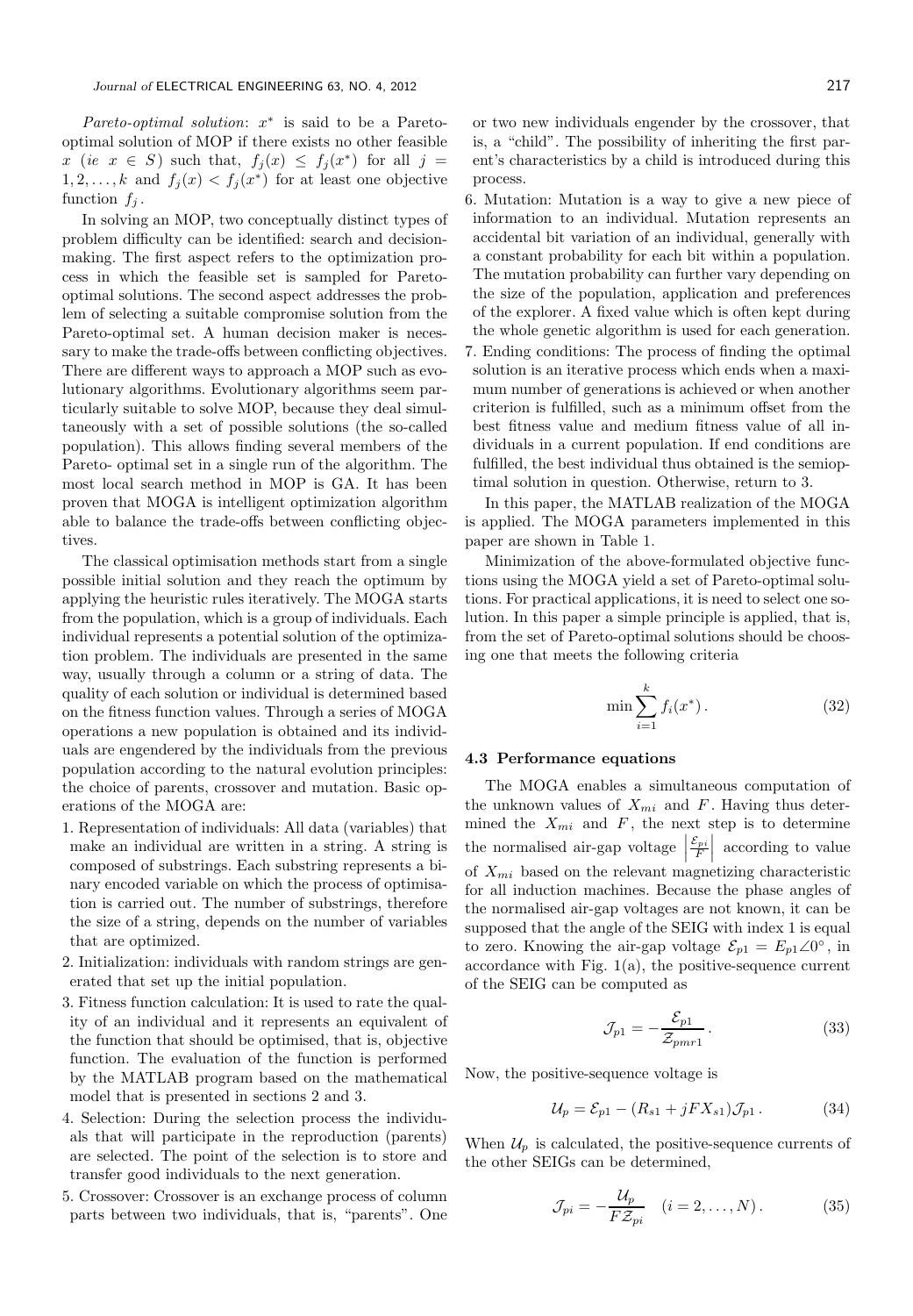| Generation $200*(Number of variables)$                                                                                                                                                                                                                                                                         |
|----------------------------------------------------------------------------------------------------------------------------------------------------------------------------------------------------------------------------------------------------------------------------------------------------------------|
| Population $15*(Number of variables)$                                                                                                                                                                                                                                                                          |
| Initial population Feasible population                                                                                                                                                                                                                                                                         |
| Selection Tournament, Tournament size: 2                                                                                                                                                                                                                                                                       |
| Crossover Heuristic, Ratio: 1.2                                                                                                                                                                                                                                                                                |
|                                                                                                                                                                                                                                                                                                                |
| $\begin{tabular}{l l} \multicolumn{1}{l}{\text{Mutation}} & \multicolumn{1}{l}{Adaptive feasible} \\ \multicolumn{1}{l}{Max generation:} & \multicolumn{1}{l}{Max generation:} \\ Ending & 200*(Number of variables) \\ \end{tabular}$<br>conditions Termination tolerance<br>on the function value: $10^{-4}$ |

Table 1. MOGA Parameters

Table 2. Machines parameters

| $R_{\rm e}$ | $R_r$                                  | $X_{s}$ | $X_r$ $X_{\text{max}}$ |
|-------------|----------------------------------------|---------|------------------------|
|             | WRM 0.09175 0.06354 0.2112 0.2112 2.00 |         |                        |
|             | SCM 0.16543 0.09324 0.1060 0.1060 2.84 |         |                        |

The phase angles of the normalised air-gap voltages of the other SEIGs:

$$
\theta_i = \arctan \frac{\operatorname{Im} \left\{ \frac{\mathcal{U}_p}{F} + \left( \frac{R_{si}}{F} + jX_{si} \right) \mathcal{J}_{pi} \right\}}{\operatorname{Re} \left\{ \frac{\mathcal{U}_p}{F} + \left( \frac{R_{si}}{F} + jX_{si} \right) \mathcal{J}_{pi} \right\}} (i = 2, ..., N).
$$
\n(36)

The negative-sequence voltage  $\mathcal{U}_n$  can be determined by Equation (19) and the negative-sequence currents in accordance with Fig. 1 (b) by equation

$$
\mathcal{J}_{ni} = -\frac{\mathcal{U}_n}{F\mathcal{Z}_{ni}} \quad (i = 1, \dots, N). \tag{37}
$$

Accordingly with Fig. 1(b)

$$
\mathcal{E}_{ni} = \frac{jX_{mi} \left( \frac{R_{ri}}{F + v_i} + jX_{ri} \right)}{jX_{mi} + \left( \frac{R_{ri}}{F + v_i} + jX_{ri} \right)} \mathcal{I}_{ni} \ (i = 1, \dots, N). \tag{38}
$$

Finally, the terminal voltages and stator currents of the SEIGs can be calculated by Eqs.  $(9-11)$  and  $(12-14)$ , respectively; and the line currents by Eqs. (5–7)

The output power  $(P_{Geni})$  and the input power  $(P_{Inpi})$ of the  $i^{\text{th}}$  SEIG is

$$
P_{Geni} = \text{Re}\{\mathcal{U}_p \mathcal{J}_{pi}^* + \mathcal{U}_n \mathcal{J}_{ni}^*\} \quad (i = 1, \dots, N), \quad (39)
$$

$$
P_{Inpi} = \text{Re}\left\{\frac{E_{pi}^2}{\frac{R_{ri}}{F - v_i} - jX_{ri}} + \frac{E_{ni}^2}{\frac{R_{ri}}{F + v_i} - jX_{ri}}\right\}
$$
(40)  

$$
(i = 1, ..., N)
$$

and reactive power requirement

$$
Q_i = \text{Im}\left\{ \mathcal{U}_p \mathcal{J}_{pi}^* + \mathcal{U}_n \mathcal{J}_{ni}^* \right\} \quad (i = 1, \dots, N). \tag{41}
$$

### 5 RESULTS AND DISCUSSIONS

The proposed procedure is tested on two three-phase, 380 V (line), four pole, delta connected, 1 kW induction machines. Namely, a wound rotor machine (WRM) and a squireel cage machine (SCM). The per-unit measured parameters of the two machines are given in the Table 2 [22].

The measured per-unit variations of the air-gap voltages  $|E_p|/F$  based on a 220 V with  $X_m$  for the two machines approximated as follows over the practical range of interest.

For the WRM

$$
\left| \frac{\mathcal{E}_p}{F} \right| = 1.0007 - 0.1741 X_m \text{ for } X_m \le 1.3666 ,
$$
  
\n
$$
\left| \frac{\mathcal{E}_p}{F} \right| = 1.4298 - 0.4881 X_m \text{ for } 1.3666 < X_m \le 1.7707 ,
$$
  
\n
$$
\left| \frac{\mathcal{E}_p}{F} \right| = 3.0192 - 1.3857 X_m \text{ for } X_m > 1.7707 .
$$

For the SCM

$$
\left| \frac{\mathcal{E}_p}{F} \right| = 2.4408 - 0.6080 X_m \text{ for } X_m \le 2.3839,
$$
  
\n
$$
\left| \frac{\mathcal{E}_p}{F} \right| = 3.4592 - 1.0352 X_m \text{ for } 2.3839 < X_m \le 2.8116,
$$
  
\n
$$
\left| \frac{\mathcal{E}_p}{F} \right| = 9.7841 - 3.2848 X_m \text{ for } X_m > 2.8116.
$$

## 5.1 Basic approach

For known values of the excitation capacitances  $(C_A,$  $(C_B, C_C)$ , the load impedances  $(\mathcal{Z}_{LA}, \mathcal{Z}_{LB}, \mathcal{Z}_{LC})$ , the SEIGs speeds  $(v_1, v_2, \ldots, v_N)$  and machines parameters, unknown values of the magnetizing reactance's  $(X_{m1}, X_{m2}, \ldots, X_{mN})$  and frequency  $(F)$  can be determined by minimizing the following objective function

$$
\min Fobj = \min\{f_1 + f_2\}
$$
  
subject to 
$$
\begin{cases} X_{mi}^{min} \le X_{mi} \le X_{mi}^{max}, & i = 1, ..., N, \\ F^{min} \le F \le F^{max}. \end{cases}
$$

The steady-state analysis results of parallel operated SEIGs for the different connections of balanced/unbalanced resistive loads and excitation capacitances are presented in Tables 3–5. It is considered that the SEIGs have equal and constant speeds of 1.0 pu.

As shown in Table 5, WRM output power is less than the output of SCM. This is due to the rotor impedance ratio of the SEIGs. On the other hand, the reactive power of the WRM is significantly higher than the reactive power of the SCM due to smaller value of the magnetizing reactance. The result of it is that the phase current of the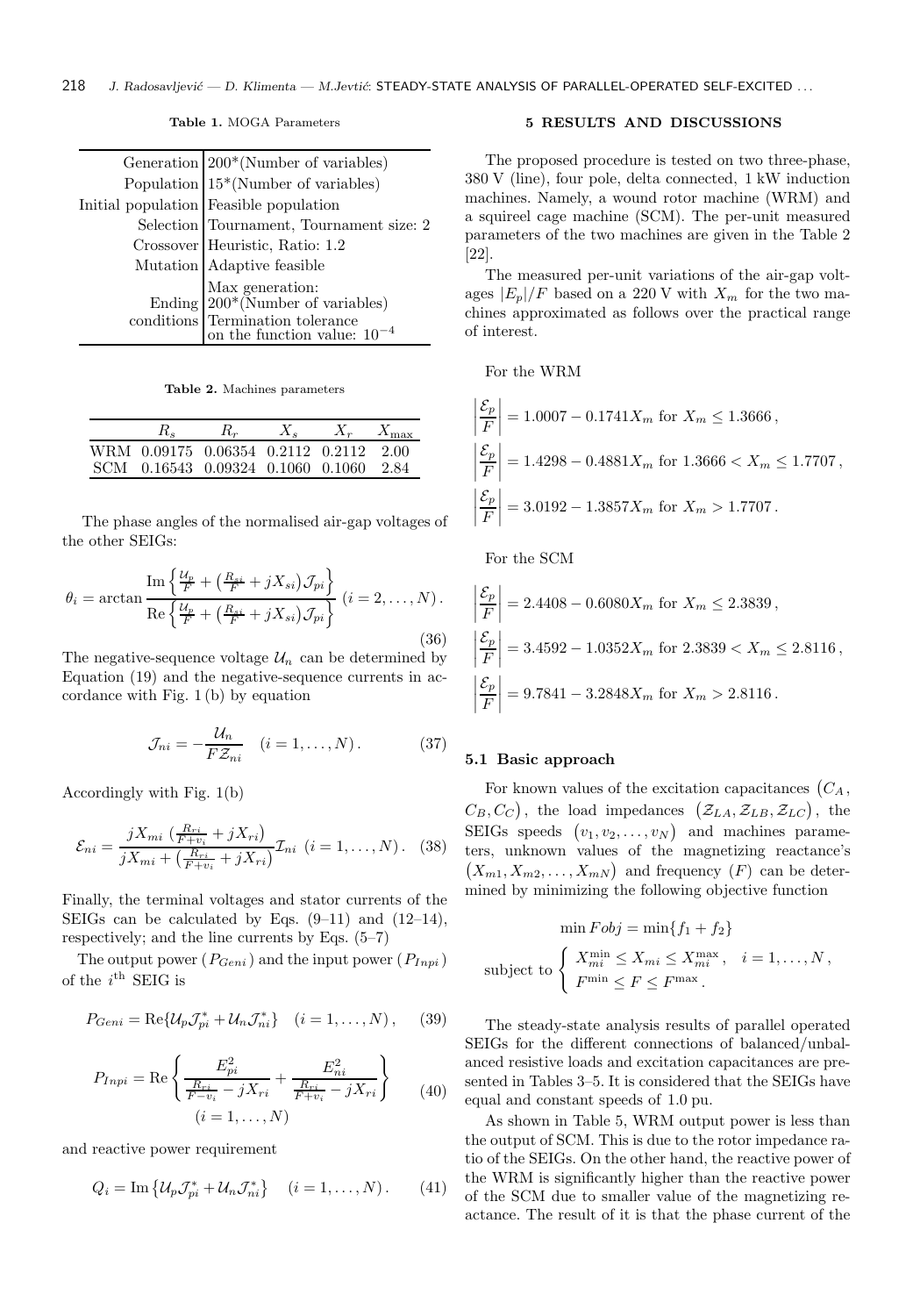

Fig. 4. Variation of  $C$  with  $P_L$  and  $v$  for a constant terminal voltage of  $V_t = 1$  pu



Fig. 5. Variation of F and  $P_{Gen}$  with  $P_L$  and v for a constant terminal voltage of  $V_t = 1$  pu



Fig. 6. Variation of  $VUF$  with  $P<sub>L</sub>$  and v for a constant terminal voltage of  $V_t = 1$  pu

WRM is significantly higher than the phase current of the SCM, as can be seen in Table 4. This clearly shows the importance of the parameters of the individual SEIGs in parallel operation.

The poor generator performance, such as phase imbalance and poor efficiency, will result when single-phase loads are supplied by three-phase SEIGs (cases 6 and 7). This disadvantage are overcome to a large extent by the use of the C2C connection (case 8).



Fig. 7. Variation of v with with  $P_L$  and  $C$  for a constant terminal voltage of  $V_t = 1$  pu



Fig. 8. Variation of F and Pgen with PL and C for a constant terminal voltage of Vt=1 pu



Fig. 9. Variation of VUF with PL and C for a constant terminal voltage of Vt=1 pu

This approach has been applied for C2C connection. Fig. 4 shows the variation of excitation capacitance C required to maintain the constant terminal voltage of  $V_t = 1$  pu with the change in the resistive load  $P_L$  at the constant generators speeds v for the C2C connection. The excitation capacitance has to vary continuously in order to keep the terminal voltage at a constant value. From this figure, it is clear that  $C$  increases with  $P_L$ . For fixed values of  $V_t$  and  $P_L$ , C increases as v is decreased.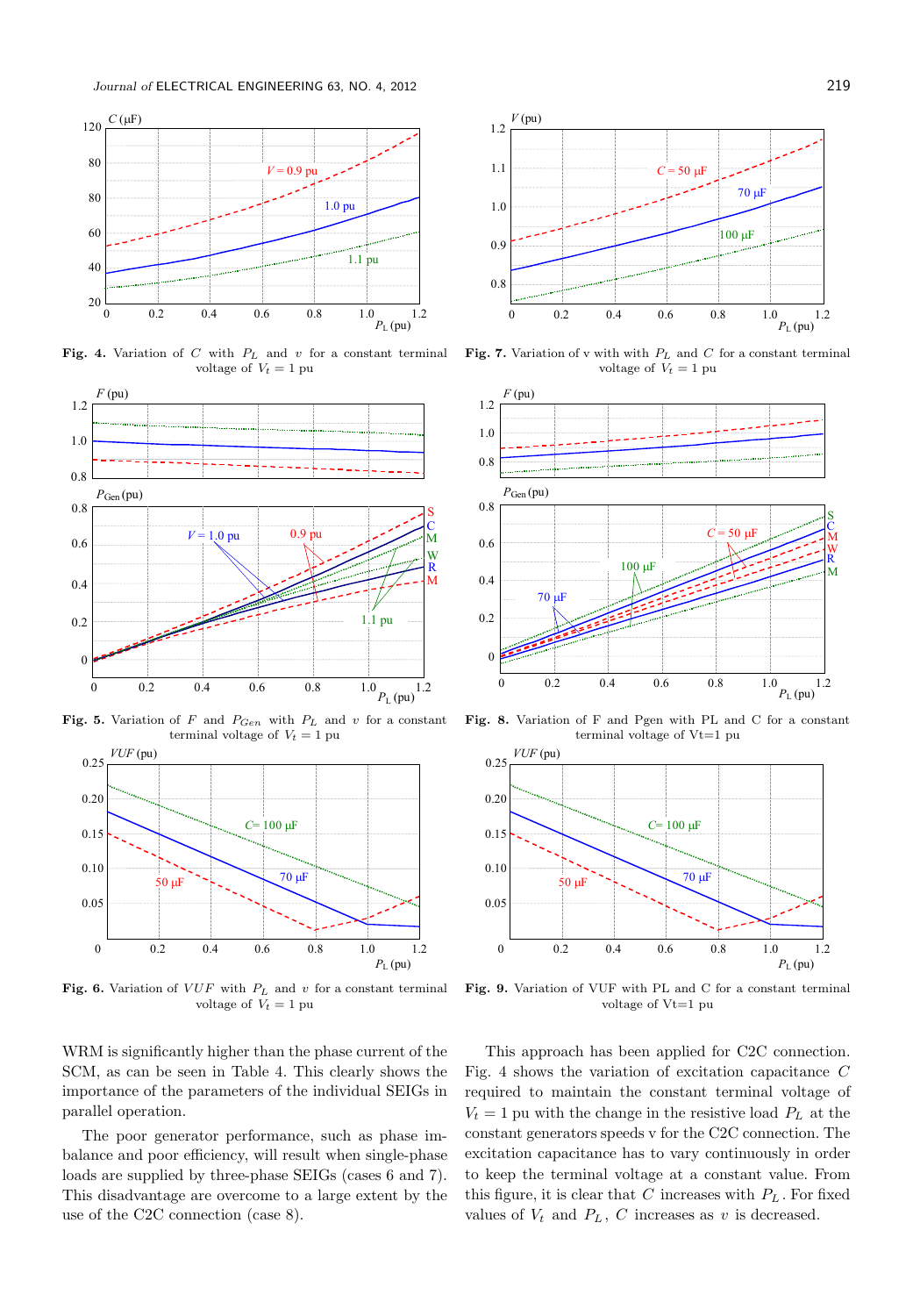|                |                             | $\mathcal{Z}_A \leftarrow R_{LA}    C_A Z_B \leftarrow R_{LB}    C_B Z_C \leftarrow R_{LC}    C_C$ |         |            |         |                          |                                 |        | Results    |        |                      |  |
|----------------|-----------------------------|----------------------------------------------------------------------------------------------------|---------|------------|---------|--------------------------|---------------------------------|--------|------------|--------|----------------------|--|
| Case           | <b>Note</b>                 | $R_{LA}$                                                                                           | $C_A$   | $R_{LB}$   | $C_B$   | $R_{LC}$                 | $C_C$                           | $_{F}$ | $X_m$ (pu) |        | $\min \sum f_i(x^*)$ |  |
|                |                             | $(\Omega)$                                                                                         | $\mu$ F | $(\Omega)$ | $\mu$ F | $(\Omega)$               | $\mu$ F                         | (pu)   | WRM        | SCM    | $i=1$                |  |
|                | Bal. Load; Bal. Cap.        | 100                                                                                                | 60      | 100        | 60      | 100                      | 60                              | 0.9578 | 0.9314     | 2.3093 | 1.3234e-007          |  |
| $\overline{2}$ | No Load; Bal. Cap.          | -                                                                                                  | 40      |            | 40      | $\overline{\phantom{0}}$ | 40                              | 0.9964 | 1.1409     | 2.4590 | 3.8158e-008          |  |
| 3              | Bal. Load; Unbal. Cap.      | 100                                                                                                | 50      | 100        | 60      | 100                      | 70                              | 0.9576 | 0.9313     | 2.3087 | 3.4803e-007          |  |
| 4              | Unbal. Load; Bal. Cap.      | 50                                                                                                 | 60      | 100        | 60      | 150                      | 60                              | 0.9522 | 1.0554     | 2.3729 | 4.4291e-007          |  |
| 5              | Unbal. Load; Unbal. Cap.    | 50                                                                                                 | 50      | 100        | 60      | 150                      | 70                              | 0.9522 | 1.0334     | 2.3593 | 7.4905e-007          |  |
| 6              | Single-ph. Load; Bal. Cap.  | 33                                                                                                 | 60      | -          | 60      | —                        | 60                              | 0.9620 | 0.9417     | 2.3283 | 2.9628e-007          |  |
|                | Plain single-ph. connection | 33                                                                                                 | 180     |            |         |                          | $\hspace{0.1mm}-\hspace{0.1mm}$ | 0.9386 | 1.8268     | 2.7899 | 7.0679e-008          |  |
| 8              | C-2C connection             | 33                                                                                                 | 60      | -          | 120     |                          |                                 | 0.9551 | 0.9356     | 2.3043 | 8.9868e-007          |  |

Table 3. Case studies for the different circuit configurations

Table 4. Phase voltage, voltage unbalance factor and currents for the circuit configurations listed in Table 3

| Case           | $V_{A}$ | $V_B\,$ | $V_C$  | VUF         |        | $I_A$ (pu |        | $I_B$ (pu |        | $I_C$ (pu | $I_{\ell A}$ | $I_{\ell B}$ | $I_{\ell C}$   |
|----------------|---------|---------|--------|-------------|--------|-----------|--------|-----------|--------|-----------|--------------|--------------|----------------|
|                | (pu)    | (pu)    | (pu    | $(V_n/V_p)$ | WRM    | SCM       | WRM    | SCM       | WRM    | SCM       | (pu)         | (pu)         | (pu)           |
|                | 0.9715  | 0.9715  | 0.9715 | 0           | 1.1194 | 0.6645    | 1.1194 | 0.6645    | 1.1194 | 0.6645    | 1.7584       | 1.7584       | 1.7584         |
| $\overline{2}$ | 0.9460  | 0.9460  | 0.9460 | 0           | 0.7050 | 0.3734    | 0.7050 | 0.3734    | 0.7050 | 0.3734    | 1.0782       | 1.0782       | 1.0782         |
| 3              | 0.9437  | 0.9946  | 0.9764 | 0.0305      | 1.0464 | 0.6257    | 1.1458 | 0.6172    | 1.1756 | 0.7696    | 1.4773       | 1.8000       | 2.0130         |
| 4              | 0.8881  | 0.9017  | 0.9718 | 0.0572      | 1.0665 | 0.8260    | 0.9398 | 0.5091    | 1.1753 | 0.7375    | 1.9802       | 1.6244       | 1.6622         |
| $\mathbf{5}$   | 0.8700  | 0.9321  | 0.9844 | 0.0712      | 1.0193 | 0.8116    | 0.9822 | 0.4576    | 1.2452 | 0.8401    | 1.7735       | 1.6791       | 1.9414         |
| 6              | 0.8636  | 0.9596  | 1.1070 | 0.1486      | 1.0198 | 0.9729    | 0.8662 | 0.1190    | 1.4382 | 0.9714    | 2.4440       | 1.5840       | 1.8274         |
| $\overline{7}$ | 0.5672  | 0.3412  | 0.6403 | 0.3439      | 0.9977 | 1.0313    | 0.3530 | 0.6793    | 0.6779 | 0.3959    | 3.0350       | $\Omega$     | 0              |
| 8              | 0.9939  | 0.9733  | 0.9364 | 0.0346      | 1.1665 | 0.6327    | 1.2020 | 0.8065    | 1.0551 | 0.6468    | 2.8059       | 3.1905       | $\overline{0}$ |

Table 5. Output powers and efficiency for the circuit configurations listed in Table 3

|                | $Case$ Power load | $P_{Gen}$ (pu) |         | Efficiency | $Q_i$ (pu)                                           |            |  |
|----------------|-------------------|----------------|---------|------------|------------------------------------------------------|------------|--|
|                | $P_L$ (pu)        | WRM            | SCM WRM | SCM        | WRM                                                  | <i>SCM</i> |  |
|                | 0.7159            | 0.3239         |         |            | $0.3920$ 70.6876 80.7330 $-1.0381$ $-0.5129$         |            |  |
| $\overline{2}$ | 0                 |                |         |            | $-0.0092$ 0.0092 25.0589 28.3383 $-0.6669$ $-0.3531$ |            |  |
| 3              | 0.7164            | 0.3247         |         |            | $0.3917$ 70.5678 80.3282 -1.0416 -0.5159             |            |  |
| $\overline{4}$ | 0.7637            | 0.3620         |         |            | $0.4017$ 73.9621 79.0921 $-0.9075$ $-0.4793$         |            |  |
| 5              | 0.7659            | 0.3617         |         |            | $0.4042$ 73.2110 78.3864 $-0.9388$ $-0.4937$         |            |  |
| 6              | 0.5715            | 0.2756         |         |            | $0.2958$ 67.3593 70.9987 $-1.0499$ $-0.5414$         |            |  |
| 7              | 0.2465            | 0.1541         |         |            | $0.0924$ 71.4587 46.8577 $-0.3032$ $-0.2150$         |            |  |
| 8              | 0.7569            | 0.3430         |         |            | $0.4139$ 70.7812 79.8785 $-1.0504$ $-0.5243$         |            |  |

The variations of frequency  $F$  and output powers of generators  $P_{Gen}$ , with load  $P_L$  at the corresponding values of the excitation capacitance are shown in Fig. 5. With an increase in load, the frequency is decreases. The range of change in frequency is approximately the same for all three speeds. The power load must be equal to the sum of output powers of parallel operated SEIGs. Figure 5 clearly shows that the power output of SCM generator is greater than the output power of WRM generator, although they have the same rated power. For fixed values of Vt and PL, the ratio of the output powers is increases as v is decreased.

Figure 6 shows the variation of the voltage unbalanced factor  $VUF$  with load  $P_L$ . For fixed values of  $v = 0.9$  pu and  $v = 1.0$  pu,  $VUF$  decreases as  $P<sub>L</sub>$  increases. For

generators speed of  $v = 1.1$  pu,  $VUF$  decreases as  $P_L$ increases from 0 to 0.8 pu, and  $VUF$  increases as  $P<sub>L</sub>$ increases from 0.8 to 1.2 pu Generaly, for fixed values of  $V_t$  and  $P_L$ ,  $VUF$  decreases as v is increased. The minimum values of  $VUF$  depends on the speed. With increasing speed, the minimum of  $VUF$  moves to the left (toward smaller  $P_L$ ).

## 5.2 Controlling terminal voltage by excitation capacitance

It is well known that the voltage control of the SEIG can be achieved by a change in the excitation capacitance for constant values of the speeds and load impedances. In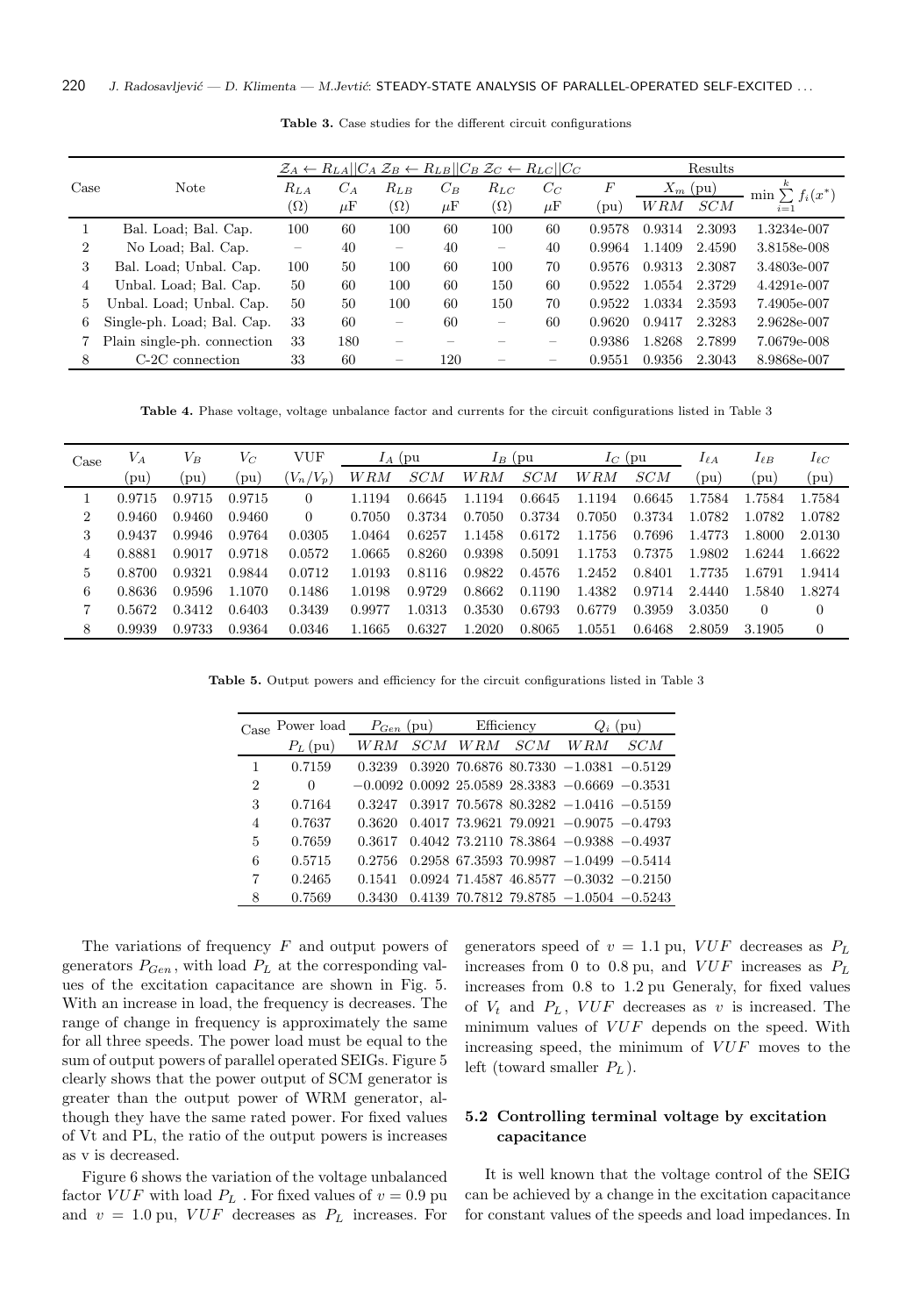Journal of ELECTRICAL ENGINEERING 63, NO. 4, 2012 221



Fig. 10. ariation of  $v_{SCM}$  with  $P_P$ , C and  $v_{WRM}$  for a constant terminal voltage of  $V_t = 1$  pu

this case the multi-objective function can be expressed as

$$
\min Fobj = \min \{f_1 + f_2 + f_3\}
$$
  
\n
$$
\text{subject to } \begin{cases} X_{mi}^{\min} \le X_{mi} \le X_{mi}^{\max}, & i = 1, \dots, N, \\ F^{\min} \le F \le F^{\max}, \\ C^{\min} \le C \le C^{\max}. \end{cases}
$$

## 5.3 Controlling terminal voltage by SEIGs speeds

For a fixed value of  $C$ , it may be possible to achieve a certain degree of voltage regulation by varying the speed of one or more machines [21]. In this situation, two cases can be analyzed: i) all SEIGs have common but variable speeds, and ii) the speed of only one SEIG is varied while keeping the speeds of the remaining  $(N-1)$ SEIGs fixed. There can also be used multi-objective function

$$
\min Fobj = \min\{f_1 + f_2 + f_3\}
$$
  
\nsubject to 
$$
\begin{cases} X_m^{\min} \le X_{mi} \le X_m^{\max}, & i = 1, ..., N, \\ F^{\min} \le F \le F^{\max}, & i = 1, ..., N. \\ v_i^{\min} \le v_i \le v_i^{\max}, & i = 1, ..., N. \end{cases}
$$

## (i) C2C connection, both SEIGs have common but variable speeds

Figure 7 shows the variation of SEIGs speeds v required to maintain the constant terminal voltage of  $V_t =$ 1 pu with the change in the resistive load  $P<sub>L</sub>$  at the constant excitation capacitance C . The SEIGs speeds has to vary continuously in order to keep the terminal voltage at a constant value. From this figure, it is clear that  $v$ increases as  $P_L$  increases. For fixed values of  $V_t$  and  $P_L$ , v decreases as C is increased.



Fig. 11. Variation of F with  $P_P$ , C and  $v_{WRM}$  for a constant terminal voltage of  $V_t = 1$  pu



Fig. 12. Variation of  $VUF$  with  $P_L$ ,  $C$  and  $v_{WRM}$  for a constant terminal voltage of  $V_t = 1$  pu

The variations of frequency  $F$  and output powers of generators  $P_{Gen}$ , with load  $P_L$  at the corresponding values of the generators speeds  $v$  are shown in Fig. 8.

With an increase in load, the frequency is increases. The range of change in frequency is approximately the same for all three excitation capacitances. As shown in Fig. 8 the power output of SCM generator is higher than the output power of WRM generator. The ratio of output powers  $SCM/WRM$  decreases as  $P<sub>L</sub>$  increases. For fixed values of  $V_t$  and  $P_L$ , the ratio of the output powers increases as C is increased.

The effect of  $C$  on the  $VUF$  under voltage control by v is shown in Fig. 9. For fixed values of  $C = 50 \,\mu\text{F}$ and  $C = 70 \,\mu\text{F}$ ,  $VUF$  is decreases as  $P_L$  increases. For  $C = 100 \,\mu\text{F}$ ,  $VUF$  decreases as  $P_L$  increases from 0 to 0.8 pu, and  $VUF$  increases as  $P<sub>L</sub>$  increases from 0.8 to 1.2 pu Generally, for fixed values of  $V_t$  and  $P_L$ ,  $VUF$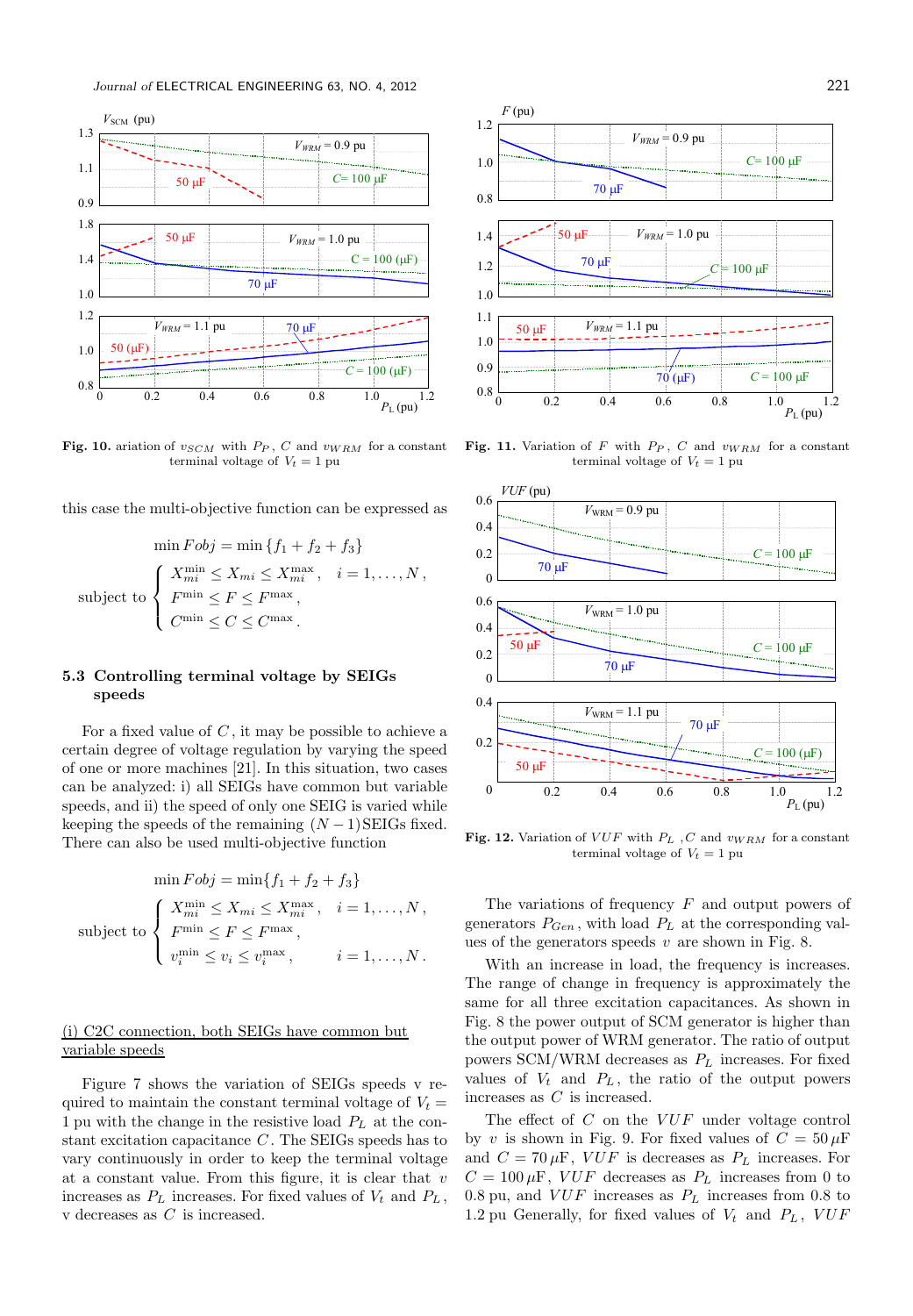

Fig. 13. Power outputs of SEIGs with  $P_L$ , C and  $v_{WRM}$  for a constant terminal voltage of  $V_t = 1$  pu

decreases as  $C$  is decreased. With decreasing  $C$ , the minimum of  $VUF$  moves to the left (toward smaller  $P_L$ ).

## (ii) C2C connection,  $v_{SCM}$  is variable and  $v_{WRM}$ is kept constant

For the C2C connection SEIGs parallel system of an SCM and a WRM, voltage control by the speed of SCM is illustrated in Figs. 10–13. Based on these results it is clear that voltage control by the speed of only one machine is generally possible, but very limited.

Figure 10 shows the variation of the speed of the SCM  $(v_{SCM})$  required to maintain the constant terminal voltage of  $V_t = 1$  pu with the change in the resistive load  $P_L$ at the constant excitation capacitance C and the constant speed of the WRM ( $v_{WRM}$ ). The  $v_{SCM}$  has to vary continuously in order to keep the  $V_t$  at a constant value. From this figure, it is clear that the  $v_{SCM}$  control characteristics largely depends on values of  $P_L$ , C and  $v_{WRM}$ . Generally, the control characteristics improves as  $v_{WRM}$  and C is increased. However, as can be seen from Figs. 13(a,b), the WRM output power is negative in over range of  $P_L$ , which means that the WRM operate as motor. For  $v_{WRM} = 1.1$  pu, as shown in Fig. 13(c), the SCM operate as motor or generator depending on  $P_L$ and  $C$ . For fixed value of  $P_L$  the operating mode of SCM greatly depends upon the  $C$ . In addition to the value of  $P_L$ , C and  $v_{WRM}$ , the control caracteristics is highly dependent on the SEIGs parameters.

## 6 CONCLUSIONS

A multi objective genetic algorithm-based approach to evaluation the steady-state performance of three-phase SEIGs operated in parallel under unbalanced and singlephase load conditions is presented. The complex threephase induction generators-excitation capacitance-load system is transformed to a simple equivalent circuit by using the symmetrical component theory. The MOGA has been applied to the computation of the unknowns by minimizing the multi-objective function which includes the self-excitation requirement, voltage balance for parallel operation and common bus voltage control criterion. Application of the MOGA gives great freedom in the choice of objective function and control variables in the analysis of the parallel operated SEIGs.

The voltage control of the parallel operated SEIG feeding an unbalanced load has been investigated as well. The methodology for voltage control has been implemented for C2C connection under single-phase load. From this results it is clear that the voltage control can be achieve by varying the excitation capacitance or by varying the common speeds of the SEIGs. The voltage control by varying the speed of only one SEIG is generally possible, but very limited. In addition to the excitation capacitance and speeds of the SEIGs, the voltage control characteristics is highly dependent on the induction machine parameters.

The proposed approach enables practically all cases of unbalanced operation of the parallel SEIGs to be analyzed. The methodology proposed in this paper can be exploited in planning and development of power generation in autonomous small-scale power plant with the SEIGs.

#### Acknowledgement

This paper presents the part of results of the Project TR 33046 funded by the Ministry of Science and Technological Development of the Republic of Serbia.

#### **REFERENCES**

- [1] RADOSAVLJEVIĆ, J.—JEVTIĆ, M. Klimenta, D.—: Optimal Seasonal Voltage Control in Rural Distribution Networks with Distributed Generators, J. Electrical Engineering 61 No. 6 (2010), 321–331.
- [2] SIMOES, M. G.—FARRET, F. A. : Renewable Energy Systems – Design and Analysis with Induction Generators, CRC Press, Raton, FL, 2004.